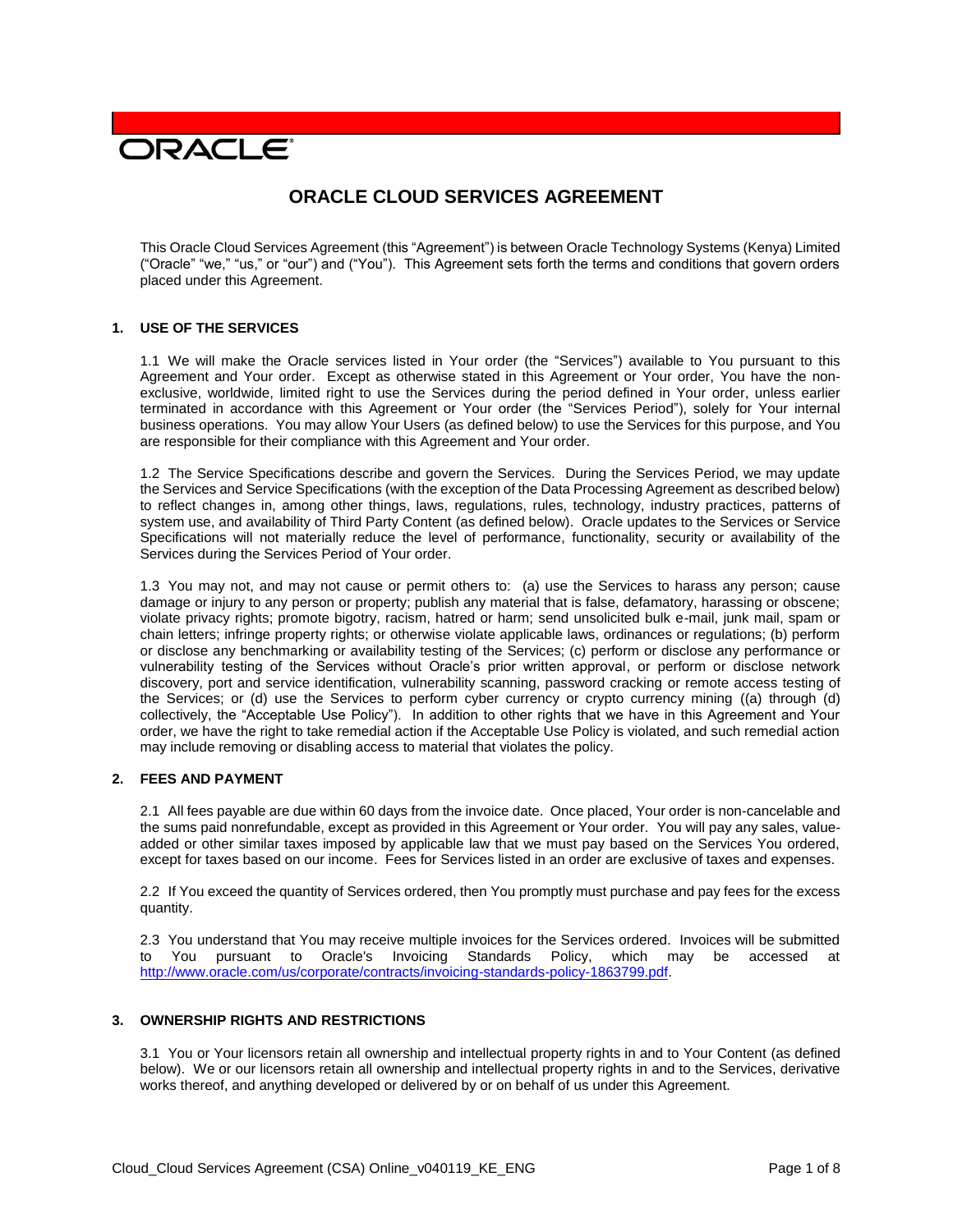3.2 You may have access to Third Party Content through use of the Services. Unless otherwise stated in Your order, all ownership and intellectual property rights in and to Third Party Content and the use of such content is governed by separate third party terms between You and the third party.

3.3 You grant us the right to host, use, process, display and transmit Your Content to provide the Services pursuant to and in accordance with this Agreement and Your order. You have sole responsibility for the accuracy, quality, integrity, legality, reliability, and appropriateness of Your Content, and for obtaining all rights related to Your Content required by Oracle to perform the Services.

3.4 You may not, and may not cause or permit others to: (a) modify, make derivative works of, disassemble, decompile, reverse engineer, reproduce, republish, download, or copy any part of the Services (including data structures or similar materials produced by programs); (b) access or use the Services to build or support, directly or indirectly, products or services competitive to Oracle; or (c) license, sell, transfer, assign, distribute, outsource, permit timesharing or service bureau use of, commercially exploit, or make available the Services to any third party except as permitted by this Agreement or Your order.

# **4. NONDISCLOSURE**

4.1 By virtue of this Agreement, the parties may disclose to each other information that is confidential ("Confidential Information"). Confidential Information shall be limited to the terms and pricing under this Agreement and Your order, Your Content residing in the Services, and all information clearly identified as confidential at the time of disclosure.

4.2 A party's Confidential Information shall not include information that: (a) is or becomes a part of the public domain through no act or omission of the other party; (b) was in the other party's lawful possession prior to the disclosure and had not been obtained by the other party either directly or indirectly from the disclosing party; (c) is lawfully disclosed to the other party by a third party without restriction on the disclosure; or (d) is independently developed by the other party.

4.3 Each party agrees not to disclose the other party's Confidential Information to any third party other than as set forth in the following sentence for a period of five years from the date of the disclosing party's disclosure of the Confidential Information to the receiving party; however, we will protect the confidentiality of Your Content residing in the Services for as long as such information resides in the Services. Each party may disclose Confidential Information only to those employees, agents or subcontractors who are required to protect it against unauthorized disclosure in a manner no less protective than required under this Agreement, and each party may disclose the other party's Confidential Information in any legal proceeding or to a governmental entity as required by law. We will protect the confidentiality of Your Content residing in the Services in accordance with the Oracle security practices defined as part of the Service Specifications applicable to Your order.

# **5. PROTECTION OF YOUR CONTENT**

5.1 In order to protect Your Content provided to Oracle as part of the provision of the Services, Oracle will comply with the applicable administrative, physical, technical and other safeguards, and other applicable aspects of system and content management, available at [http://www.oracle.com/us/corporate/contracts/cloud-services/index.html.](http://www.oracle.com/us/corporate/contracts/cloud-services/index.html)

5.2 To the extent Your Content includes Personal Data (as that term is defined in the applicable data privacy policies and the Data Processing Agreement (as that term is defined below)), Oracle will furthermore comply with the following:

- a. the relevant Oracle privacy policies applicable to the Services, available at [http://www.oracle.com/us/legal/privacy/overview/index.html;](http://www.oracle.com/us/legal/privacy/overview/index.html) and
- b. the applicable version of the Data Processing Agreement for Oracle Services (the "Data Processing Agreement"), unless stated otherwise in Your order. The version of the Data Processing Agreement applicable to Your order (a) is available at [https://www.oracle.com/corporate/contracts/cloud](https://www.oracle.com/corporate/contracts/cloud-services/contracts.html#data-processing)[services/contracts.html#data-processing](https://www.oracle.com/corporate/contracts/cloud-services/contracts.html#data-processing) and is incorporated herein by reference, and (b) will remain in force during the Services Period of Your order. In the event of any conflict between the terms of the Data Processing Agreement and the terms of the Service Specifications (including any applicable Oracle privacy policies), the terms of the Data Processing Agreement shall take precedence.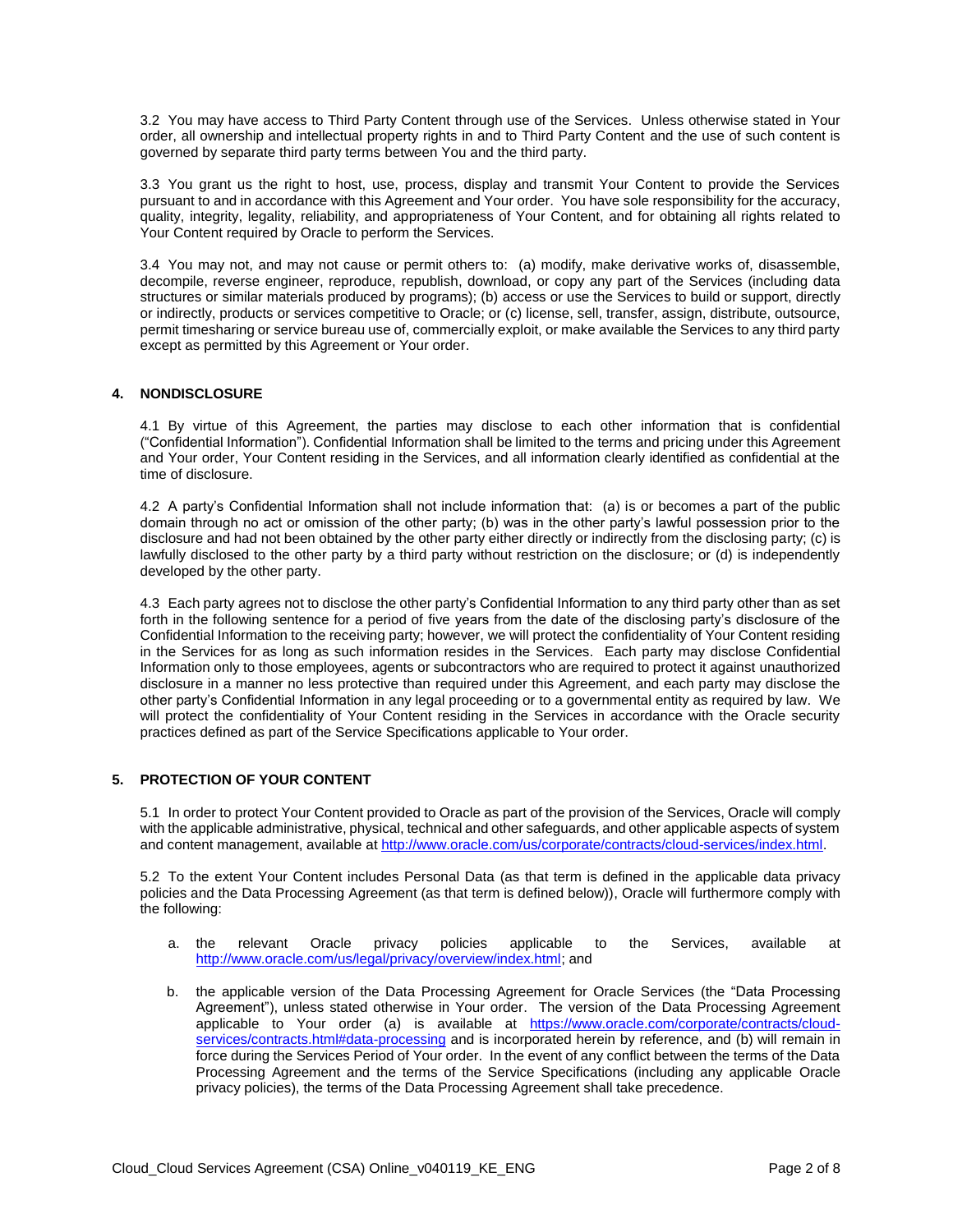5.3 Without prejudice to Sections 5.1 and 5.2 above, You are responsible for (a) any required notices, consents and/or authorizations related to Your provision of, and our processing of, Your Content (including any Personal Data) as part of the Services, (b) any security vulnerabilities, and the consequences of such vulnerabilities, arising from Your Content, including any viruses, Trojan horses, worms or other harmful programming routines contained in Your Content, and (c) any use by You or Your Users of the Services in a manner that is inconsistent with the terms of this Agreement. To the extent You disclose or transmit Your Content to a third party, we are no longer responsible for the security, integrity or confidentiality of such content outside of Oracle's control.

5.4 Unless otherwise specified in Your order (including in the Service Specifications), Your Content may not include any sensitive or special data that imposes specific data security or data protection obligations on Oracle in addition to or different from those specified in the Service Specifications. If available for the Services, You may purchase additional services from us (e.g., Oracle Payment Card Industry Compliance Services) designed to address specific data security or data protection requirements applicable to such sensitive or special data You seek to include in Your Content.

#### **6. WARRANTIES, DISCLAIMERS AND EXCLUSIVE REMEDIES**

6.1 Each party represents that it has validly entered into this Agreement and that it has the power and authority to do so. We warrant that during the Services Period we will perform the Services using commercially reasonable care and skill in all material respects as described in the Service Specifications. If the Services provided to You were not performed as warranted, You must promptly provide us with a written notice that describes the deficiency in the Services (including, as applicable, the service request number notifying us of the deficiency in the Services).

6.2 WE DO NOT WARRANT THAT THE SERVICES WILL BE PERFORMED ERROR-FREE OR UNINTERRUPTED, THAT WE WILL CORRECT ALL SERVICES ERRORS, OR THAT THE SERVICES WILL MEET YOUR REQUIREMENTS OR EXPECTATIONS. WE ARE NOT RESPONSIBLE FOR ANY ISSUES RELATED TO THE PERFORMANCE, OPERATION OR SECURITY OF THE SERVICES THAT ARISE FROM YOUR CONTENT OR THIRD PARTY CONTENT OR SERVICES PROVIDED BY THIRD PARTIES.

6.3 FOR ANY BREACH OF THE SERVICES WARRANTY, YOUR EXCLUSIVE REMEDY AND OUR ENTIRE LIABILITY SHALL BE THE CORRECTION OF THE DEFICIENT SERVICES THAT CAUSED THE BREACH OF WARRANTY, OR, IF WE CANNOT SUBSTANTIALLY CORRECT THE DEFICIENCY IN A COMMERCIALLY REASONABLE MANNER, YOU MAY END THE DEFICIENT SERVICES AND WE WILL REFUND TO YOU THE FEES FOR THE TERMINATED SERVICES THAT YOU PRE-PAID TO US FOR THE PERIOD FOLLOWING THE EFFECTIVE DATE OF TERMINATION.

6.4 TO THE EXTENT NOT PROHIBITED BY LAW, THESE WARRANTIES ARE EXCLUSIVE AND THERE ARE NO OTHER EXPRESS OR IMPLIED WARRANTIES OR CONDITIONS INCLUDING FOR SOFTWARE, HARDWARE, SYSTEMS, NETWORKS OR ENVIRONMENTS OR FOR MERCHANTABILITY, SATISFACTORY QUALITY AND FITNESS FOR A PARTICULAR PURPOSE.

# **7. LIMITATION OF LIABILITY**

7.1 IN NO EVENT WILL EITHER PARTY OR ITS AFFILIATES BE LIABLE FOR ANY INDIRECT, CONSEQUENTIAL, INCIDENTAL, SPECIAL, PUNITIVE, OR EXEMPLARY DAMAGES, OR ANY LOSS OF REVENUE, PROFITS (EXCLUDING FEES UNDER THIS AGREEMENT), SALES, DATA, DATA USE, GOODWILL, OR REPUTATION.

7.2 IN NO EVENT SHALL THE AGGREGATE LIABILITY OF ORACLE AND OUR AFFILIATES ARISING OUT OF OR RELATED TO THIS AGREEMENT OR YOUR ORDER, WHETHER IN CONTRACT, TORT, OR OTHERWISE, EXCEED THE TOTAL AMOUNTS ACTUALLY PAID UNDER YOUR ORDER FOR THE SERVICES GIVING RISE TO THE LIABILITY DURING THE TWELVE (12) MONTHS IMMEDIATELY PRECEDING THE EVENT GIVING RISE TO SUCH LIABILITY.

#### **8. INDEMNIFICATION**

8.1 If a third party makes a claim against either You or Oracle ("Recipient" which may refer to You or us depending upon which party received the Material), that any information, design, specification, instruction, software, service, data, hardware, or material (collectively, "Material") furnished by either You or us ("Provider" which may refer to You or us depending on which party provided the Material) and used by the Recipient infringes the third party's intellectual property rights, the Provider, at the Provider's sole cost and expense, will defend the Recipient against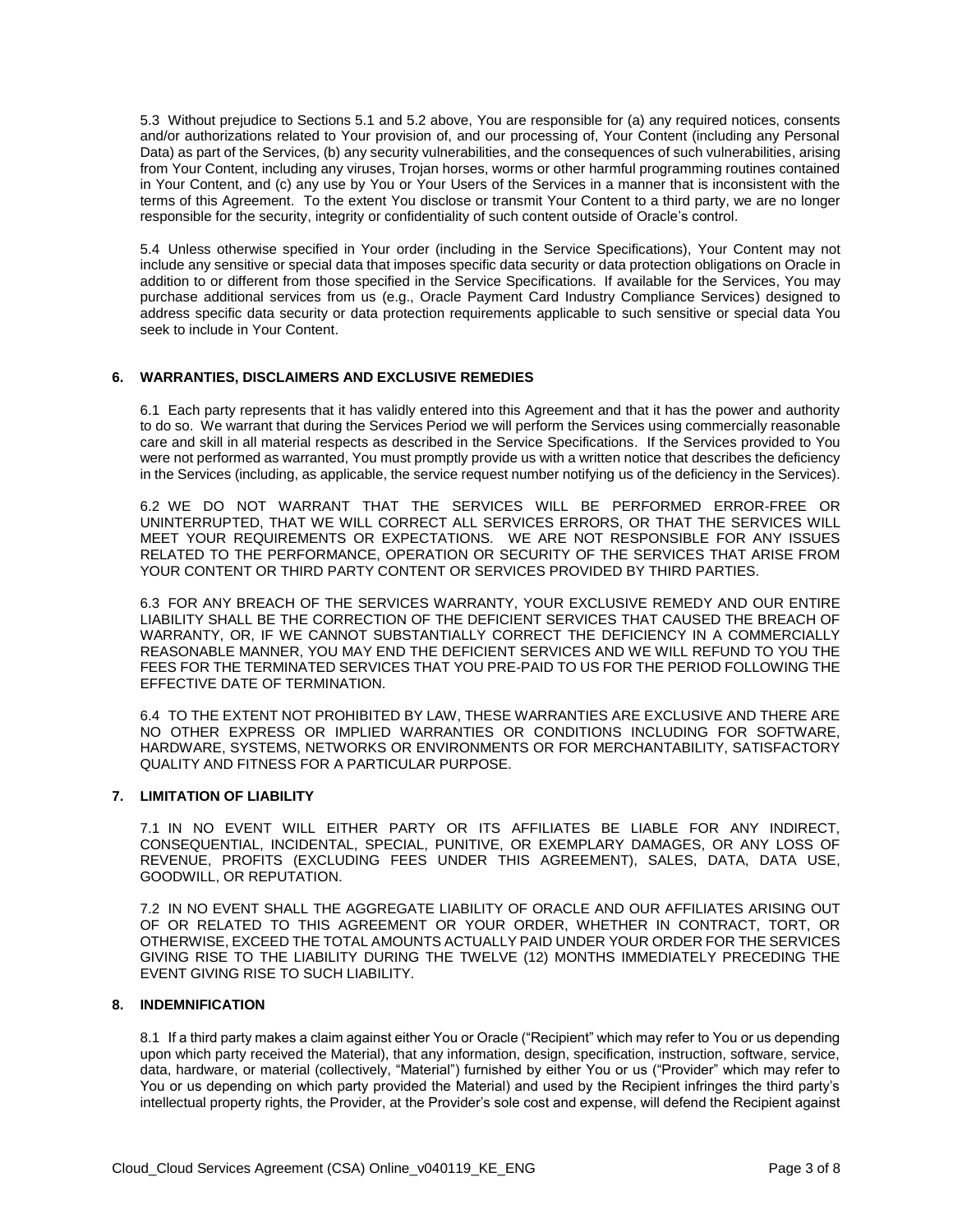the claim and indemnify the Recipient from the damages, liabilities, costs and expenses awarded by the court to the third party claiming infringement or the settlement agreed to by the Provider, if the Recipient does the following:

- a. notifies the Provider promptly in writing, not later than 30 days after the Recipient receives notice of the claim (or sooner if required by applicable law);
- b. gives the Provider sole control of the defense and any settlement negotiations; and
- c. gives the Provider the information, authority and assistance the Provider needs to defend against or settle the claim.

8.2 If the Provider believes or it is determined that any of the Material may have violated a third party's intellectual property rights, the Provider may choose to either modify the Material to be non-infringing (while substantially preserving its utility or functionality) or obtain a license to allow for continued use, or if these alternatives are not commercially reasonable, the Provider may end the license for, and require return of, the applicable Material and refund any unused, prepaid fees the Recipient may have paid to the other party for such Material. If such return materially affects our ability to meet obligations under the relevant order, then we may, upon 30 days prior written notice, terminate the order. If such Material is third party technology and the terms of the third party license do not allow us to terminate the license, then we may, upon 30 days prior written notice, end the Services associated with such Material and refund any unused, prepaid fees for such Services.

8.3 The Provider will not indemnify the Recipient if the Recipient (a) alters the Material or uses it outside the scope of use identified in the Provider's user or program documentation or Service Specifications, or (b) uses a version of the Material which has been superseded, if the infringement claim could have been avoided by using an unaltered current version of the Material which was made available to the Recipient. The Provider will not indemnify the Recipient to the extent that an infringement claim is based upon any Material not furnished by the Provider. We will not indemnify You to the extent that an infringement claim is based on Third Party Content or any Material from a third party portal or other external source that is accessible or made available to You within or by the Services (e.g., a social media post from a third party blog or forum, a third party Web page accessed via a hyperlink, marketing data from third party data providers, etc.).

8.4 This Section 8 provides the parties' exclusive remedy for any infringement claims or damages.

#### **9. TERM AND TERMINATION**

- 9.1 This Agreement is valid for the order which this Agreement accompanies.
- 9.2 Services shall be provided for the Services Period defined in Your order.

9.3 We may suspend Your or Your Users' access to, or use of, the Services if we believe that (a) there is a significant threat to the functionality, security, integrity, or availability of the Services or any content, data, or applications in the Services; (b) You or Your Users are accessing or using the Services to commit an illegal act; or (c) there is a violation of the Acceptable Use Policy. When reasonably practicable and lawfully permitted, we will provide You with advance notice of any such suspension. We will use reasonable efforts to re-establish the Services promptly after we determine that the issue causing the suspension has been resolved. During any suspension period, we will make Your Content (as it existed on the suspension date) available to You. Any suspension under this Section shall not excuse You from Your obligation to make payments under this Agreement.

9.4 If either of us breaches a material term of this Agreement or any order and fails to correct the breach within 30 days of written specification of the breach, then the breaching party is in default and the non-breaching party may terminate (a) in the case of breach of any order, the order under which the breach occurred; or (b) in the case of breach of the Agreement, the Agreement and any orders that have been placed under the Agreement. If we terminate any orders as specified in the preceding sentence, You must pay within 30 days all amounts that have accrued prior to such termination, as well as all sums remaining unpaid for the Services under such order(s) plus related taxes and expenses. Except for nonpayment of fees, the nonbreaching party may agree in its sole discretion to extend the 30 day period for so long as the breaching party continues reasonable efforts to cure the breach. You agree that if You are in default under this Agreement, You may not use those Services ordered.

9.5 At the end of the Services Period, we will make Your Content (as it existed at the end of the Services Period) available for retrieval by You during a retrieval period set out in the Service Specifications. At the end of such retrieval period, and except as may be required by law, we will delete or otherwise render unrecoverable any of Your Content that remains in the Services. Our data deletion practices are described in more detail in the Service Specifications.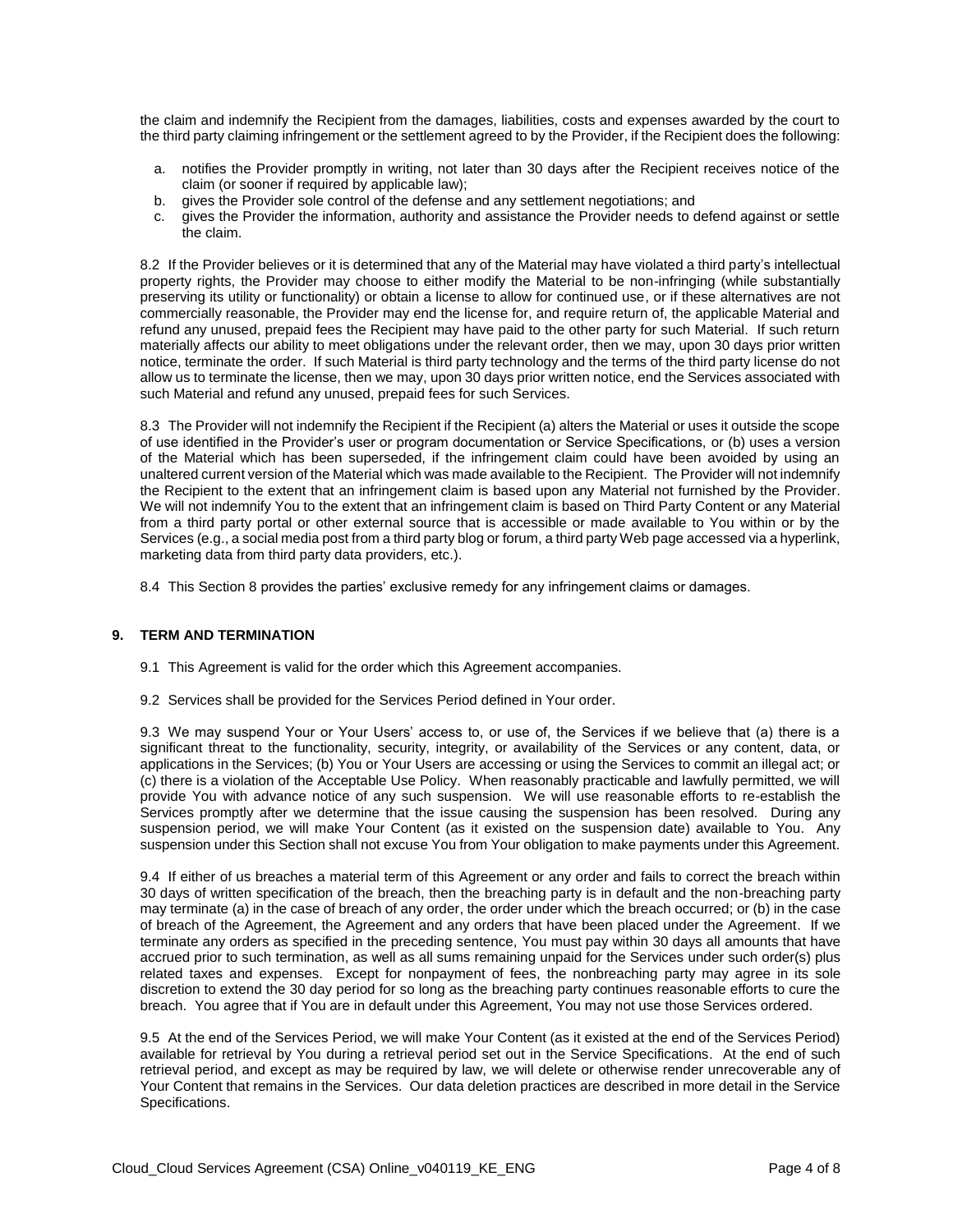9.6 Provisions that survive termination or expiration of this Agreement are those relating to limitation of liability, indemnification, payment and others which by their nature are intended to survive.

#### **10. THIRD-PARTY CONTENT, SERVICES AND WEBSITES**

10.1 The Services may enable You to link to, transfer Your Content or Third Party Content to, or otherwise access, third parties' websites, platforms, content, products, services, and information ("Third Party Services"). Oracle does not control and is not responsible for Third Party Services. You are solely responsible for complying with the terms of access and use of Third Party Services, and if Oracle accesses or uses any Third Party Services on Your behalf to facilitate performance of the Services, You are solely responsible for ensuring that such access and use, including through passwords, credentials or tokens issued or otherwise made available to You, is authorized by the terms of access and use for such services. If You transfer or cause the transfer of Your Content or Third Party Content from the Services to a Third Party Service or other location, that transfer constitutes a distribution by You and not by Oracle.

10.2 Any Third Party Content we make accessible is provided on an "as-is" and "as available" basis without any warranty of any kind. You acknowledge and agree that we are not responsible for, and have no obligation to control, monitor, or correct, Third Party Content. We disclaim all liabilities arising from or related to Third Party Content.

10.3 You acknowledge that: (i) the nature, type, quality and availability of Third Party Content may change at any time during the Services Period, and (ii) features of the Services that interoperate with Third Party Services such as Facebook™, YouTube™ and Twitter™, etc., depend on the continuing availability of such third parties' respective application programming interfaces (APIs). We may need to update, change or modify the Services under this Agreement as a result of a change in, or unavailability of, such Third Party Content, Third Party Services or APIs. If any third party ceases to make its Third Party Content or APIs available on reasonable terms for the Services, as determined by us in our sole discretion, we may cease providing access to the affected Third Party Content or Third Party Services without any liability to You. Any changes to Third Party Content, Third Party Services or APIs, including their unavailability, during the Services Period does not affect Your obligations under this Agreement or the applicable order, and You will not be entitled to any refund, credit or other compensation due to any such changes.

#### **11. SERVICE MONITORING, ANALYSES AND ORACLE SOFTWARE**

11.1 We continuously monitor the Services to facilitate Oracle's operation of the Services; to help resolve Your service requests; to detect and address threats to the functionality, security, integrity, and availability of the Services as well as any content, data, or applications in the Services; and to detect and address illegal acts or violations of the Acceptable Use Policy. Oracle monitoring tools do not collect or store any of Your Content residing in the Services, except as needed for such purposes. Oracle does not monitor, and does not address issues with, non-Oracle software provided by You or any of Your Users that is stored in, or run on or through, the Services. Information collected by Oracle monitoring tools (excluding Your Content) may also be used to assist in managing Oracle's product and service portfolio, to help Oracle address deficiencies in its product and service offerings, and for license management purposes.

11.2 We may (i) compile statistical and other information related to the performance, operation and use of the Services, and (ii) use data from the Services in aggregated form for security and operations management, to create statistical analyses, and for research and development purposes (clauses i and ii are collectively referred to as "Service Analyses"). We may make Service Analyses publicly available; however, Service Analyses will not incorporate Your Content, Personal Data or Confidential Information in a form that could serve to identify You or any individual. We retain all intellectual property rights in Service Analyses.

11.3 We may provide You with the ability to obtain certain Oracle Software (as defined below) for use with the Services. If we provide Oracle Software to You and do not specify separate terms for such software, then such Oracle Software is provided as part of the Services and You have the non-exclusive, worldwide, limited right to use such Oracle Software, subject to the terms of this Agreement and Your order (except for separately licensed elements of the Oracle Software, which separately licensed elements are governed by the applicable separate terms), solely to facilitate Your use of the Services. You may allow Your Users to use the Oracle Software for this purpose, and You are responsible for their compliance with the license terms. Your right to use any Oracle Software will terminate upon the earlier of our notice (by web posting or otherwise) or the end of the Services associated with the Oracle Software. Notwithstanding the foregoing, if Oracle Software is licensed to You under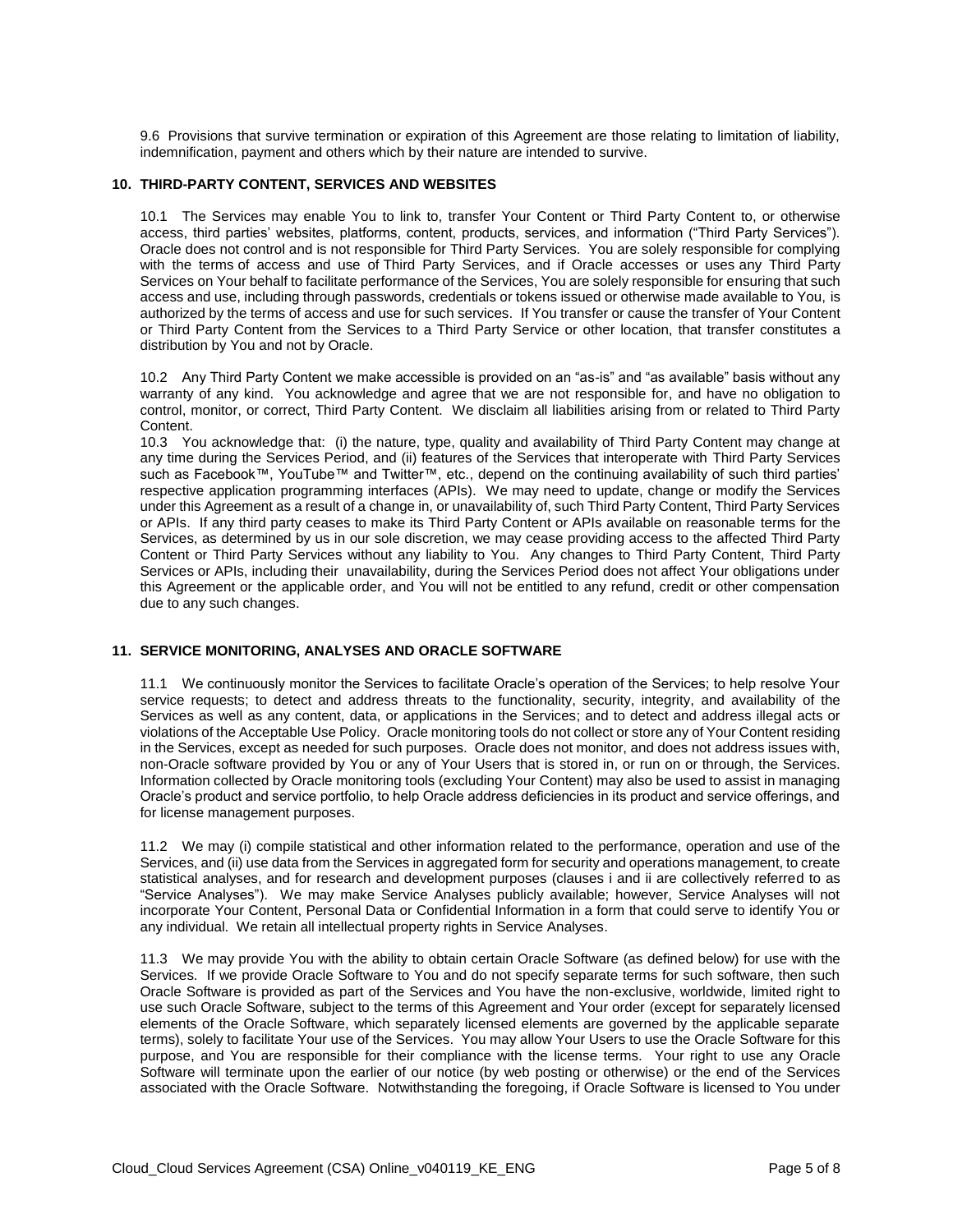separate terms, then Your use of such software is governed by the separate terms. Your right to use any part of the Oracle Software that is licensed under the separate terms is not restricted in any way by this Agreement.

#### **12. EXPORT**

12.1 Export laws and regulations of the United States and any other relevant local export laws and regulations apply to the Services. Such export laws govern use of the Services (including technical data) and any Services deliverables provided under this Agreement, and You and we each agree to comply with all such export laws and regulations (including "deemed export" and "deemed re-export" regulations). You agree that no data, information, software programs and/or materials resulting from the Services (or direct product thereof) will be exported, directly or indirectly, in violation of these laws, or will be used for any purpose prohibited by these laws including, without limitation, nuclear, chemical, or biological weapons proliferation, or development of missile technology.

12.2 You acknowledge that the Services are designed with capabilities for You and Your Users to access the Services without regard to geographic location and to transfer or otherwise move Your Content between the Services and other locations such as User workstations. You are solely responsible for the authorization and management of User accounts across geographic locations, as well as export control and geographic transfer of Your Content.

#### **13. FORCE MAJEURE**

Neither You nor we shall be responsible for failure or delay of performance if caused by: an act of war, hostility, or sabotage; act of God; pandemic; electrical, internet, or telecommunication outage that is not caused by the obligated party; government restrictions (including the denial or cancelation of any export, import or other license); or other event outside the reasonable control of the obligated party. Both You and we will use reasonable efforts to mitigate the effect of a force majeure event. If such event continues for more than 30 days, either of You or we may cancel unperformed Services and affected orders upon written notice. This Section does not excuse either party's obligation to take reasonable steps to follow its normal disaster recovery procedures or Your obligation to pay for the Services.

#### **14. GOVERNING LAW AND JURISDICTION**

This Agreement is governed by the laws of Kenya and You and Oracle agree to submit to the exclusive jurisdiction of, and venue in, the courts in Kenya in any dispute arising out of or relating to this Agreement.

#### **15. NOTICE**

15.1 Any notice required under this Agreement shall be provided to the other party in writing. If You have a legal dispute with us or if You wish to provide a notice under the Indemnification Section of this Agreement, or if You become subject to insolvency or other similar legal proceedings, You will promptly send written notice to: Oracle Technology Systems (Kenya) Limited Attention: Legal Department LR NO. 1870/X/126, DELTA CORNER, TOWER A, 14TH, 15TH AND 16TH FLOOR, Waiyaki Way, Westlands, PO Box 41186, Nairobi, 00100, Kenya.

15.2 We may give notices applicable to our Services customers by means of a general notice on the Oracle portal for the Services, and notices specific to You by electronic mail to Your e-mail address on record in our account information or by written communication sent by first class mail or pre-paid post to Your address on record in our account information.

#### **16. ASSIGNMENT**

You may not assign this Agreement or give or transfer the Services, or any interest in the Services, to another individual or entity.

# **17. OTHER**

17.1 We are an independent contractor, and each party agrees that no partnership, joint venture, or agency relationship exists between the parties.

17.2 Our business partners and other third parties, including any third parties with which the Services have integrations or that are retained by You to provide consulting services, implementation services or applications that interact with the Services, are independent of Oracle and are not Oracle's agents. We are not liable for, bound by,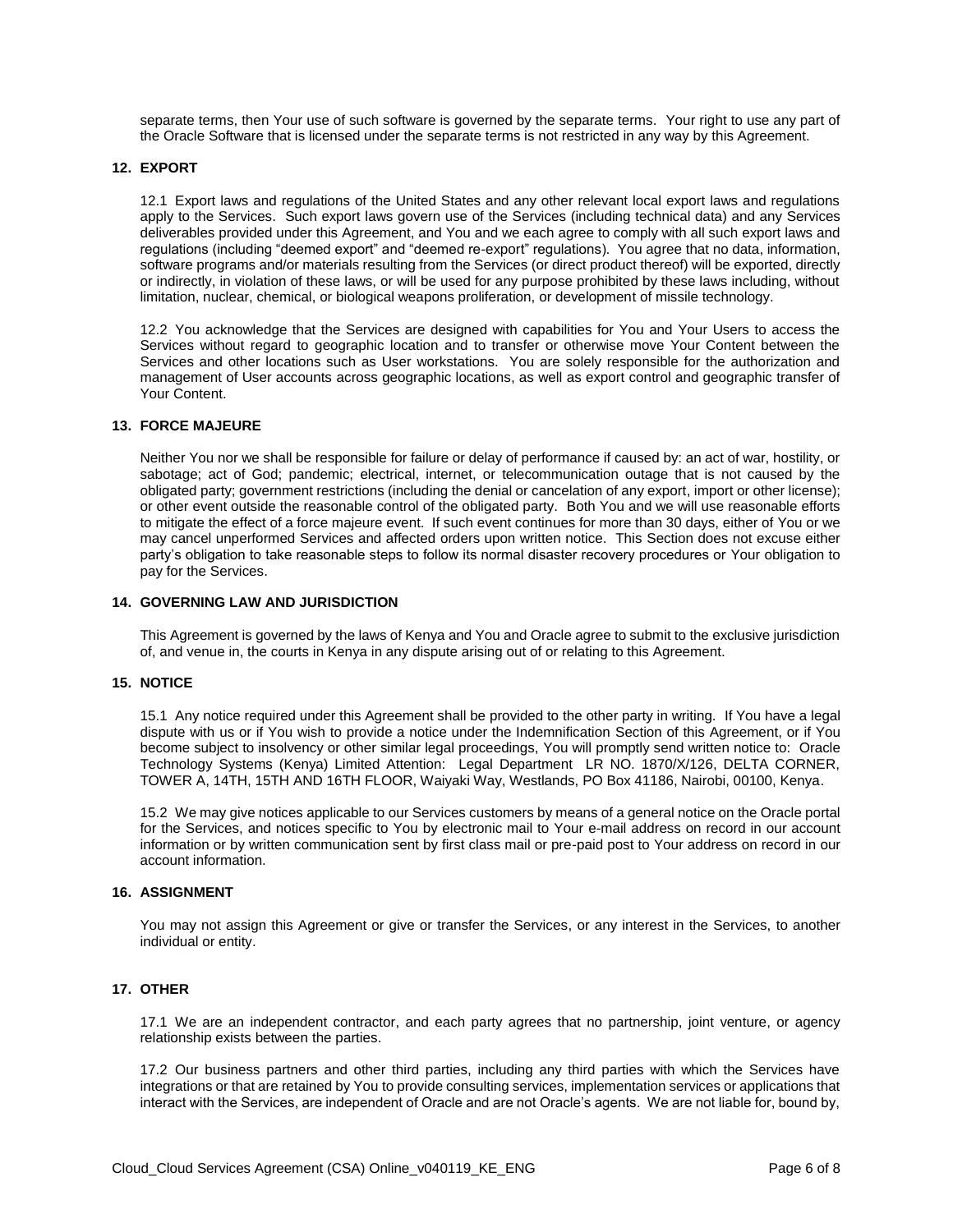or responsible for any problems with the Services or Your Content arising due to any acts of any such business partner or third party, unless the business partner or third party is providing Services as our subcontractor on an engagement ordered under this Agreement and, if so, then only to the same extent as we would be responsible for our resources under this Agreement.

17.3 If any term of this Agreement is found to be invalid or unenforceable, the remaining provisions will remain effective and such term shall be replaced with another term consistent with the purpose and intent of this Agreement.

17.4 Except for actions for nonpayment or breach of Oracle's proprietary rights, no action, regardless of form, arising out of or relating to this Agreement may be brought by either party more than two years after the cause of action has accrued.

17.5 Prior to entering into an order governed by this Agreement, You are solely responsible for determining whether the Services meet Your technical, business or regulatory requirements. Oracle will cooperate with Your efforts to determine whether use of the standard Services are consistent with those requirements. Additional fees may apply to any additional work performed by Oracle or changes to the Services. You remain solely responsible for Your regulatory compliance in connection with Your use of the Services.

17.6 Upon forty-five (45) days written notice and no more than once every twelve (12) months, Oracle may audit Your use of the Cloud Services to ensure Your use of the Cloud Services is in compliance with the terms of the applicable order and this Agreement. Any such audit shall not unreasonably interfere with Your normal business operations.

You agree to cooperate with Oracle's audit and to provide reasonable assistance and access to information reasonably requested by Oracle.

The performance of the audit and non-public data obtained during the audit (including findings or reports that result from the audit) shall be subject to the provisions of section 4 (Nondisclosure) of this Agreement.

If the audit identifies non-compliance, You agree to remedy (which may include, without limitation, the payment of any fees for additional Cloud Services) such non-compliance within 30 days of written notification of that noncompliance. You agree that Oracle shall not be responsible for any of Your costs incurred in cooperating with the audit.

# **18. ENTIRE AGREEMENT**

18.1 You agree that this Agreement and the information which is incorporated into this Agreement by written reference (including reference to information contained in a URL or referenced policy), together with the applicable order, is the complete agreement for the Services ordered by You and supersedes all prior or contemporaneous agreements or representations, written or oral, regarding such Services.

18.2 It is expressly agreed that the terms of this Agreement and any Oracle order shall supersede the terms in any purchase order, procurement internet portal, or other similar non-Oracle document and no terms included in any such purchase order, portal, or other non-Oracle document shall apply to the Services ordered. In the event of any inconsistencies between the terms of an order and the Agreement, the order shall take precedence; however, unless expressly stated otherwise in an order, the terms of the Data Processing Agreement shall take precedence over any inconsistent terms in an order. This Agreement and orders hereunder may not be modified and the rights and restrictions may not be altered or waived except in a writing signed or accepted online by authorized representatives of You and of Oracle; however, Oracle may update the Service Specifications, including by posting updated documents on Oracle's websites. No third party beneficiary relationships are created by this Agreement.

#### **19. AGREEMENT DEFINITIONS**

19.1 **"Oracle Software"** means any software agent, application or tool that Oracle makes available to You for download specifically for purposes of facilitating Your access to, operation of, and/or use with, the Services.

19.2 **"Program Documentation"** refers to the user manuals, help windows, readme files for the Services and any Oracle Software. You may access the documentation online a[t http://oracle.com/contracts](http://oracle.com/contracts) or such other address specified by Oracle.